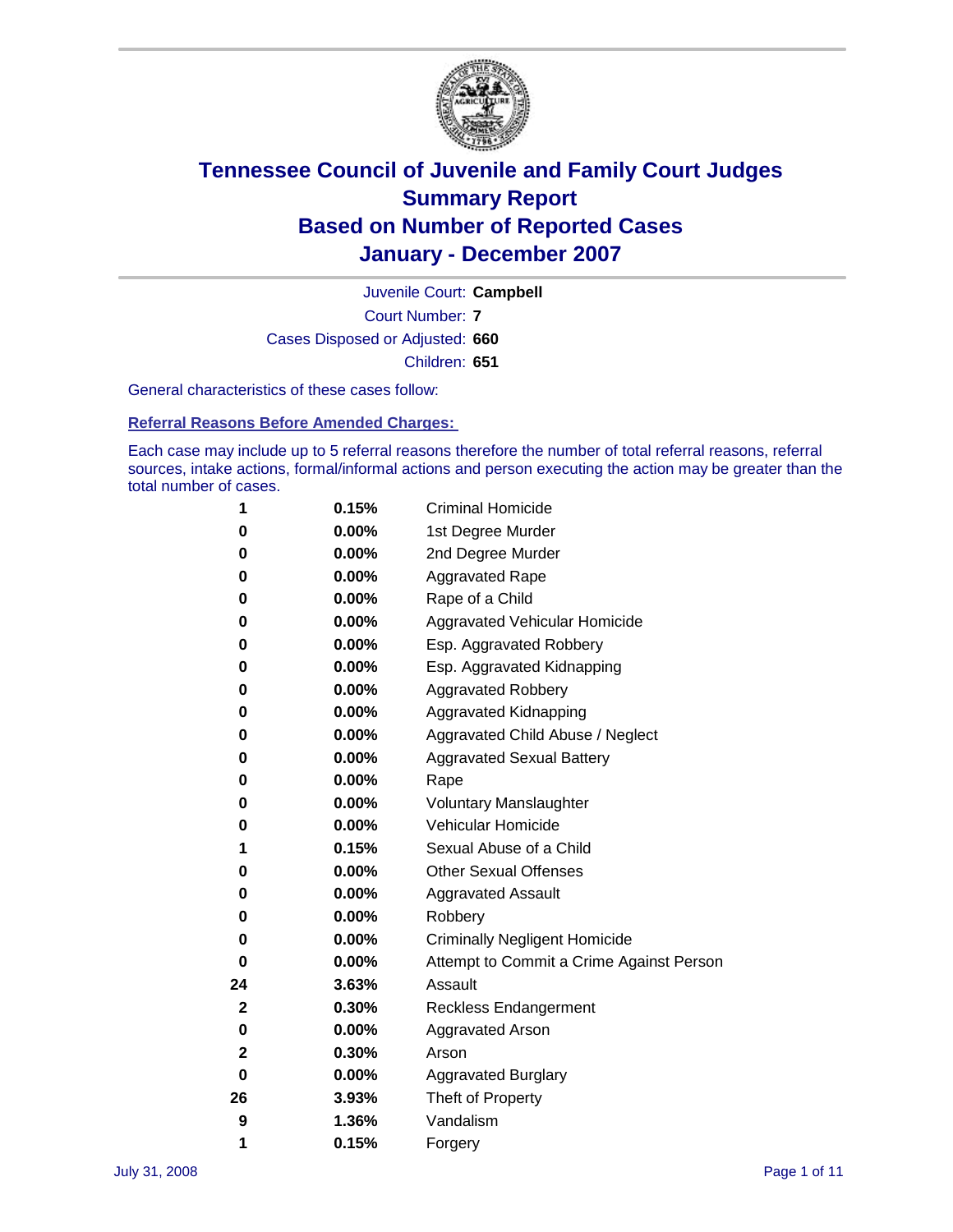

Court Number: **7** Juvenile Court: **Campbell** Cases Disposed or Adjusted: **660** Children: **651**

#### **Referral Reasons Before Amended Charges:**

Each case may include up to 5 referral reasons therefore the number of total referral reasons, referral sources, intake actions, formal/informal actions and person executing the action may be greater than the total number of cases.

| 0  | 0.00%    | <b>Worthless Checks</b>                                     |
|----|----------|-------------------------------------------------------------|
| 0  | 0.00%    | Illegal Possession / Fraudulent Use of Credit / Debit Cards |
| 14 | 2.11%    | <b>Burglary</b>                                             |
| 0  | 0.00%    | Unauthorized Use of a Vehicle                               |
| 0  | 0.00%    | <b>Cruelty to Animals</b>                                   |
| 0  | 0.00%    | Sale of Controlled Substances                               |
| 3  | 0.45%    | <b>Other Drug Offenses</b>                                  |
| 17 | 2.57%    | Possession of Controlled Substances                         |
| 0  | 0.00%    | <b>Criminal Attempt</b>                                     |
| 0  | 0.00%    | Carrying Weapons on School Property                         |
| 0  | 0.00%    | Unlawful Carrying / Possession of a Weapon                  |
| 2  | 0.30%    | <b>Evading Arrest</b>                                       |
| 0  | 0.00%    | Escape                                                      |
| 1  | 0.15%    | Driving Under Influence (DUI)                               |
| 0  | 0.00%    | Possession / Consumption of Alcohol                         |
| 0  | 0.00%    | Resisting Stop, Frisk, Halt, Arrest or Search               |
| 0  | 0.00%    | <b>Aggravated Criminal Trespass</b>                         |
| 1  | 0.15%    | Harassment                                                  |
| 0  | 0.00%    | Failure to Appear                                           |
| 0  | 0.00%    | Filing a False Police Report                                |
| 1  | 0.15%    | Criminal Impersonation                                      |
| 6  | 0.91%    | <b>Disorderly Conduct</b>                                   |
| 1  | 0.15%    | <b>Criminal Trespass</b>                                    |
| 3  | 0.45%    | <b>Public Intoxication</b>                                  |
| 0  | 0.00%    | Gambling                                                    |
| 20 | 3.02%    | <b>Traffic</b>                                              |
| 0  | $0.00\%$ | <b>Local Ordinances</b>                                     |
| 0  | 0.00%    | Violation of Wildlife Regulations                           |
| 0  | 0.00%    | Contempt of Court                                           |
| 5  | 0.76%    | Violation of Probation                                      |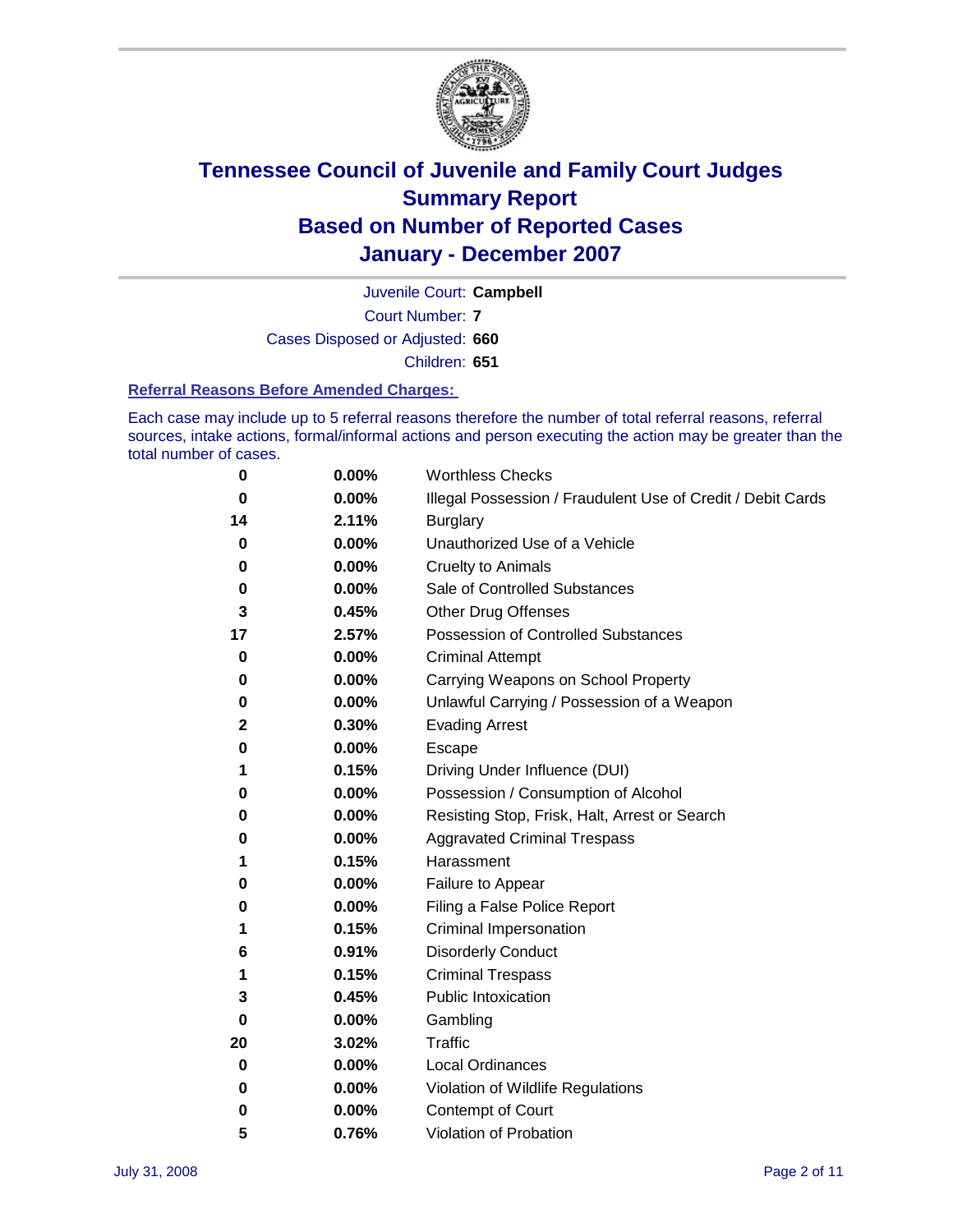

Court Number: **7** Juvenile Court: **Campbell** Cases Disposed or Adjusted: **660** Children: **651**

#### **Referral Reasons Before Amended Charges:**

Each case may include up to 5 referral reasons therefore the number of total referral reasons, referral sources, intake actions, formal/informal actions and person executing the action may be greater than the total number of cases.

| 662          | 100.00% | <b>Total Referrals</b>                 |
|--------------|---------|----------------------------------------|
| 2            | 0.30%   | Other                                  |
| $\bf{0}$     | 0.00%   | <b>Consent to Marry</b>                |
| 0            | 0.00%   | <b>Request for Medical Treatment</b>   |
| 110          | 16.62%  | <b>Child Support</b>                   |
| $\mathbf{2}$ | 0.30%   | Paternity / Legitimation               |
| 6            | 0.91%   | Visitation                             |
| 126          | 19.03%  | Custody                                |
| 23           | 3.47%   | <b>Foster Care Review</b>              |
| 5            | 0.76%   | <b>Administrative Review</b>           |
| 15           | 2.27%   | <b>Judicial Review</b>                 |
| 0            | 0.00%   | Violation of Informal Adjustment       |
| 0            | 0.00%   | <b>Violation of Pretrial Diversion</b> |
| 4            | 0.60%   | <b>Termination of Parental Rights</b>  |
| 38           | 5.74%   | Dependency / Neglect                   |
| $\bf{0}$     | 0.00%   | <b>Physically Abused Child</b>         |
| $\mathbf{2}$ | 0.30%   | <b>Sexually Abused Child</b>           |
| 0            | 0.00%   | Violation of Curfew                    |
| 1            | 0.15%   | Violation of a Valid Court Order       |
| 58           | 8.76%   | Possession of Tobacco Products         |
| $\mathbf 0$  | 0.00%   | Out-of-State Runaway                   |
| 13           | 1.96%   | In-State Runaway                       |
| 89           | 13.44%  | Truancy                                |
| 28           | 4.23%   | <b>Unruly Behavior</b>                 |
| 0            | 0.00%   | Violation of Aftercare                 |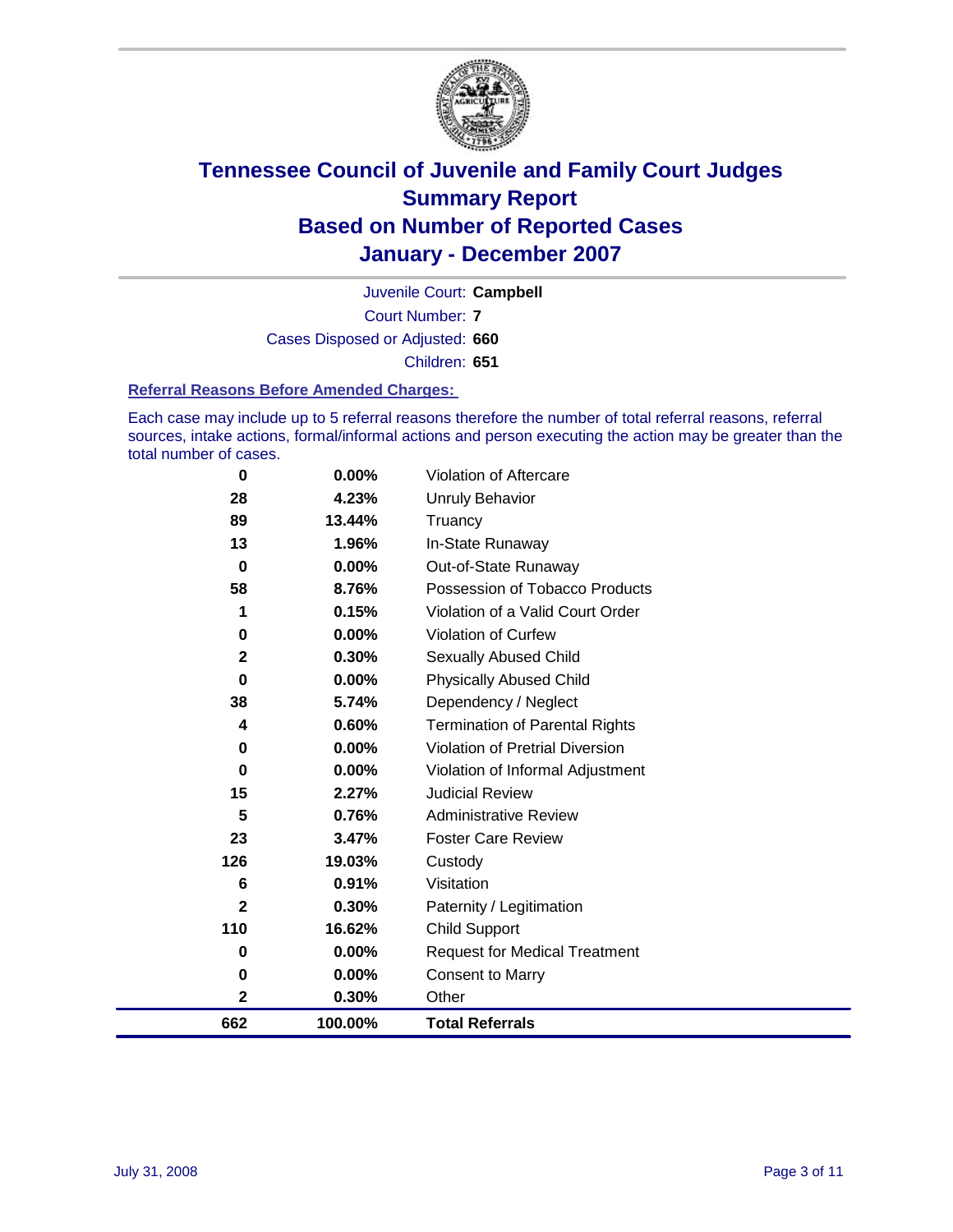

Court Number: **7** Juvenile Court: **Campbell** Cases Disposed or Adjusted: **660** Children: **651**

### **Referral Sources: 1**

| 662 | 100.00% | <b>Total Referral Sources</b>     |
|-----|---------|-----------------------------------|
| 0   | 0.00%   | Other                             |
| 1   | 0.15%   | Unknown                           |
| 0   | 0.00%   | Hospital                          |
| 5   | 0.76%   | Child & Parent                    |
| 20  | 3.02%   | Victim                            |
| 0   | 0.00%   | <b>Other Court</b>                |
| 0   | 0.00%   | Social Agency                     |
| 1   | 0.15%   | <b>Court Staff</b>                |
| 104 | 15.71%  | <b>District Attorney's Office</b> |
| 1   | 0.15%   | <b>Other State Department</b>     |
| 213 | 32.18%  | <b>DCS</b>                        |
| 3   | 0.45%   | <b>CSA</b>                        |
| 155 | 23.41%  | School                            |
| 0   | 0.00%   | Self                              |
| 15  | 2.27%   | Relatives                         |
| 43  | 6.50%   | Parents                           |
| 101 | 15.26%  | Law Enforcement                   |

### **Age of Child at Referral: 2**

| 651 | 100.00%  | <b>Total Child Count</b> |  |
|-----|----------|--------------------------|--|
| 0   | $0.00\%$ | Unknown / Not Reported   |  |
| 9   | 1.38%    | Ages 19 and Over         |  |
| 116 | 17.82%   | Ages 17 through 18       |  |
| 167 | 25.65%   | Ages 15 through 16       |  |
| 91  | 13.98%   | Ages 13 through 14       |  |
| 46  | 7.07%    | Ages 11 through 12       |  |
| 222 | 34.10%   | Ages 10 and Under        |  |
|     |          |                          |  |

<sup>1</sup> If different than number of Referral Reasons (662), verify accuracy of your court's data.

One child could be counted in multiple categories, verify accuracy of your court's data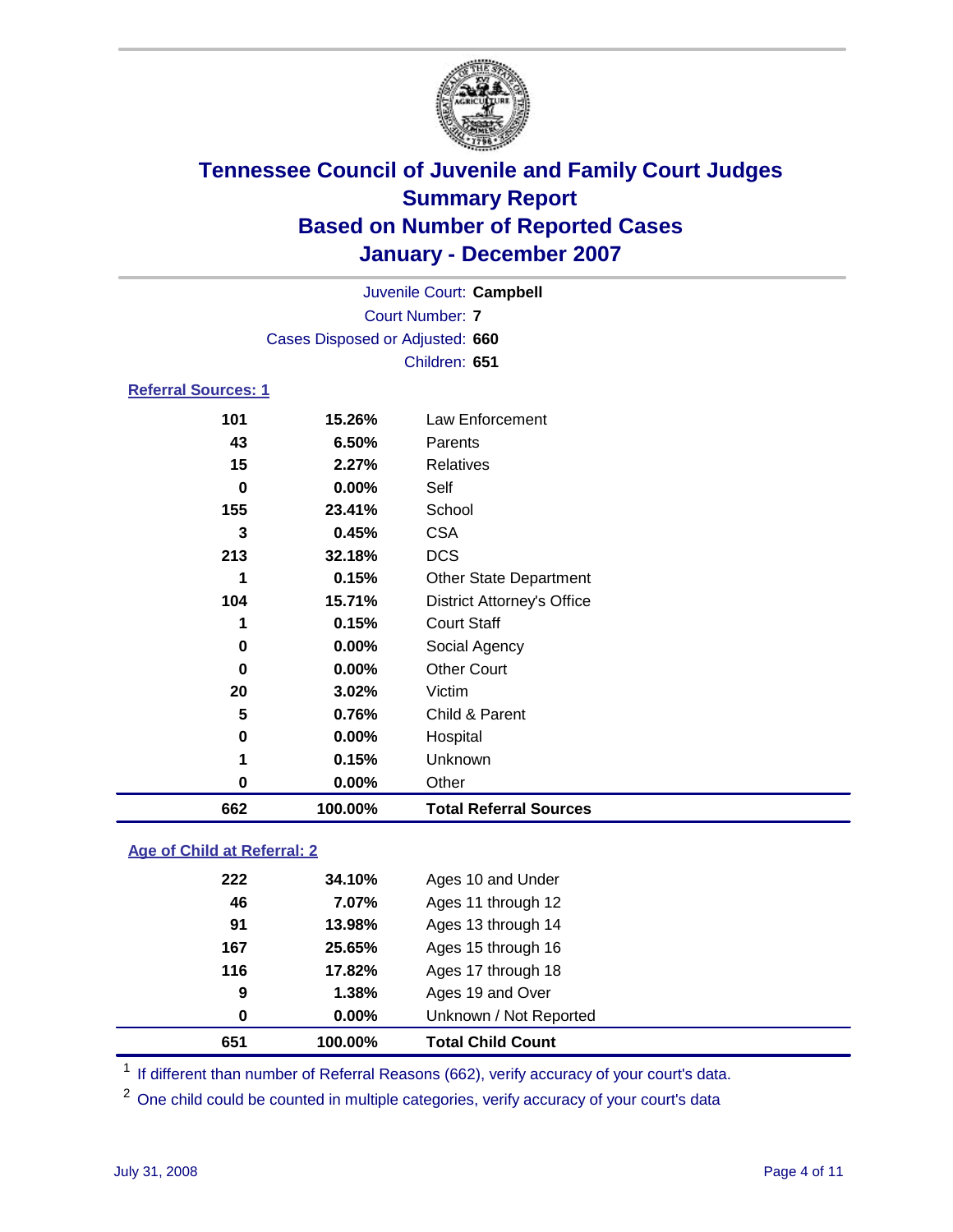

| Juvenile Court: Campbell                |                                 |                          |  |  |  |
|-----------------------------------------|---------------------------------|--------------------------|--|--|--|
|                                         | <b>Court Number: 7</b>          |                          |  |  |  |
|                                         | Cases Disposed or Adjusted: 660 |                          |  |  |  |
|                                         |                                 | Children: 651            |  |  |  |
| Sex of Child: 1                         |                                 |                          |  |  |  |
| 382                                     | 58.68%                          | Male                     |  |  |  |
| 269                                     | 41.32%                          | Female                   |  |  |  |
| $\bf{0}$                                | 0.00%                           | Unknown                  |  |  |  |
| 651                                     | 100.00%                         | <b>Total Child Count</b> |  |  |  |
| Race of Child: 1                        |                                 |                          |  |  |  |
| 647                                     | 99.39%                          | White                    |  |  |  |
| 3                                       | 0.46%                           | African American         |  |  |  |
| $\bf{0}$                                | 0.00%                           | Native American          |  |  |  |
| 0                                       | 0.00%                           | Asian                    |  |  |  |
| 1                                       | 0.15%                           | Mixed                    |  |  |  |
| $\bf{0}$                                | 0.00%                           | Unknown                  |  |  |  |
| 651                                     | 100.00%                         | <b>Total Child Count</b> |  |  |  |
| <b>Hispanic Origin: 1</b>               |                                 |                          |  |  |  |
| 3                                       | 0.46%                           | Yes                      |  |  |  |
| 648                                     | 99.54%                          | <b>No</b>                |  |  |  |
| $\bf{0}$                                | 0.00%                           | Unknown                  |  |  |  |
| 651                                     | 100.00%                         | <b>Total Child Count</b> |  |  |  |
| <b>School Enrollment of Children: 1</b> |                                 |                          |  |  |  |
| 444                                     | 68.20%                          | Yes                      |  |  |  |
| 121                                     | 18.59%                          | No                       |  |  |  |
| 86                                      | 13.21%                          | Unknown                  |  |  |  |
| 651                                     | 100.00%                         | <b>Total Child Count</b> |  |  |  |

One child could be counted in multiple categories, verify accuracy of your court's data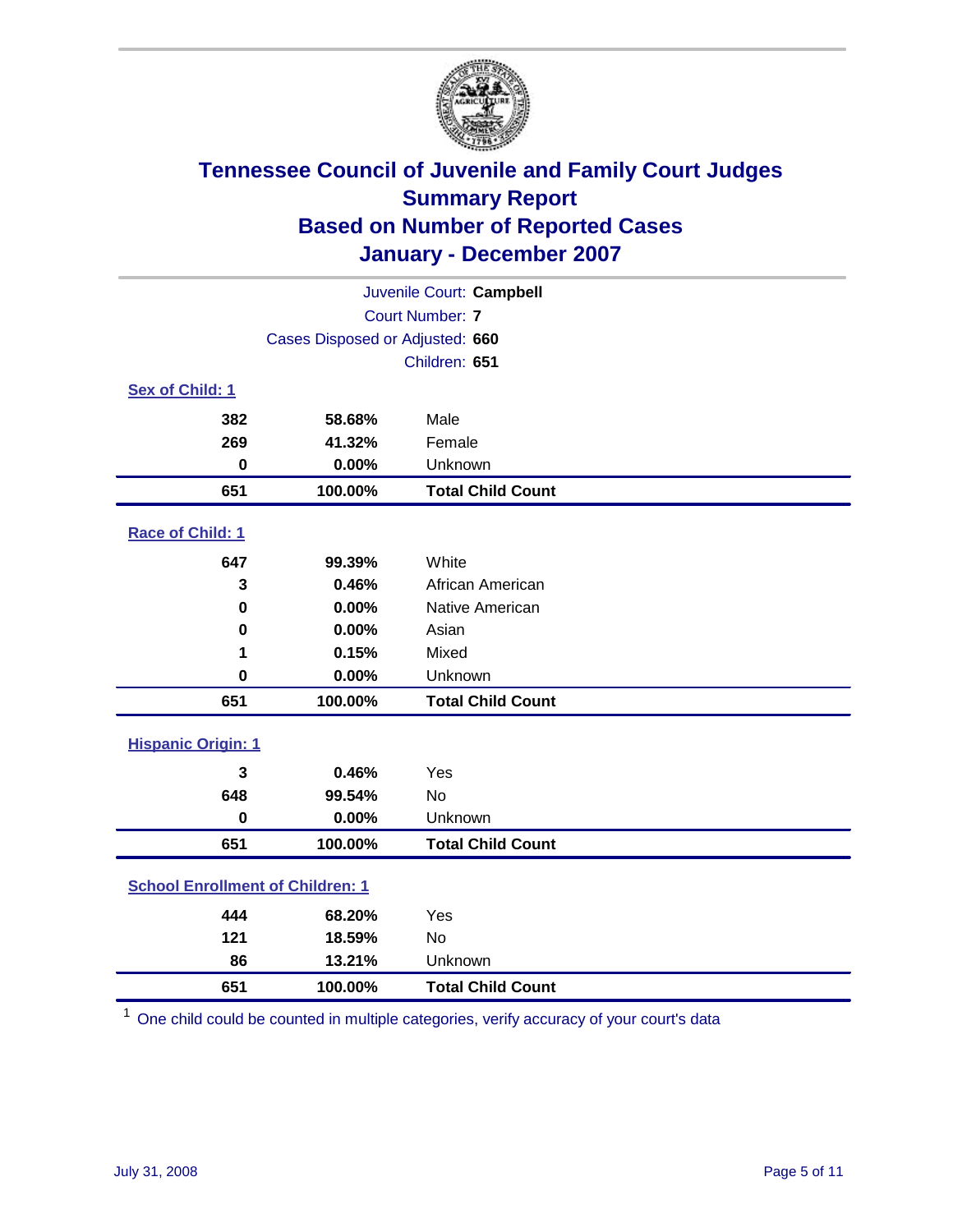

Court Number: **7** Juvenile Court: **Campbell** Cases Disposed or Adjusted: **660** Children: **651**

#### **Living Arrangement of Child at Time of Referral: 1**

| 651          | 100.00%  | <b>Total Child Count</b>     |
|--------------|----------|------------------------------|
| 2            | 0.31%    | Other                        |
| 4            | 0.61%    | Unknown                      |
| 2            | $0.31\%$ | Independent                  |
| 4            | 0.61%    | In an Institution            |
| 1            | 0.15%    | In a Residential Center      |
| 1            | 0.15%    | In a Group Home              |
| 128          | 19.66%   | With Foster Family           |
| 4            | 0.61%    | With Adoptive Parents        |
| 65           | $9.98\%$ | <b>With Relatives</b>        |
| 20           | $3.07\%$ | <b>With Father</b>           |
| 309          | 47.47%   | With Mother                  |
| $\mathbf{2}$ | 0.31%    | With Mother and Stepfather   |
| 2            | 0.31%    | With Father and Stepmother   |
| 107          | 16.44%   | With Both Biological Parents |
|              |          |                              |

#### **Type of Detention: 2**

| 660 | 100.00%  | <b>Total Detention Count</b> |
|-----|----------|------------------------------|
| 0   | $0.00\%$ | Other                        |
| 658 | 99.70%   | Does Not Apply               |
| 0   | $0.00\%$ | <b>Unknown</b>               |
| 1   | 0.15%    | <b>Psychiatric Hospital</b>  |
| 0   | 0.00%    | Jail - No Separation         |
| 0   | $0.00\%$ | Jail - Partial Separation    |
| 0   | 0.00%    | Jail - Complete Separation   |
| 1   | 0.15%    | Juvenile Detention Facility  |
| 0   | $0.00\%$ | Non-Secure Placement         |
|     |          |                              |

<sup>1</sup> One child could be counted in multiple categories, verify accuracy of your court's data

<sup>2</sup> If different than number of Cases (660) verify accuracy of your court's data.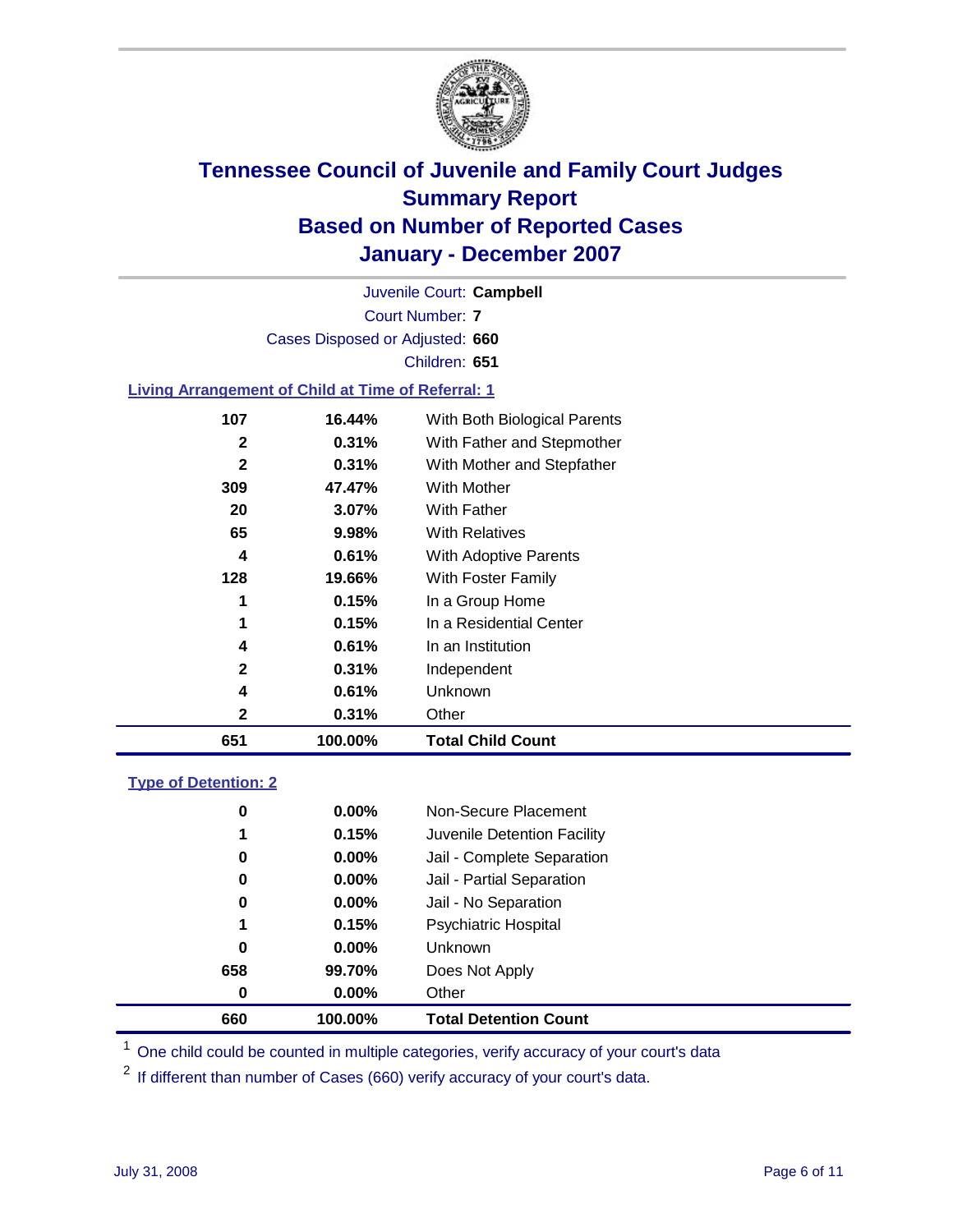

|                                                    | Juvenile Court: Campbell        |                                      |  |  |  |  |  |
|----------------------------------------------------|---------------------------------|--------------------------------------|--|--|--|--|--|
|                                                    | <b>Court Number: 7</b>          |                                      |  |  |  |  |  |
|                                                    | Cases Disposed or Adjusted: 660 |                                      |  |  |  |  |  |
|                                                    | Children: 651                   |                                      |  |  |  |  |  |
| <b>Placement After Secure Detention Hearing: 1</b> |                                 |                                      |  |  |  |  |  |
| 0                                                  | 0.00%                           | Returned to Prior Living Arrangement |  |  |  |  |  |
| $\bf{0}$                                           | 0.00%                           | Juvenile Detention Facility          |  |  |  |  |  |
| 0                                                  | 0.00%                           | Jail                                 |  |  |  |  |  |
| 0                                                  | 0.00%                           | Shelter / Group Home                 |  |  |  |  |  |
| $\bf{0}$                                           | 0.00%                           | <b>Foster Family Home</b>            |  |  |  |  |  |
| 1                                                  | 0.15%                           | Psychiatric Hospital                 |  |  |  |  |  |
|                                                    | 0.15%                           | Unknown / Not Reported               |  |  |  |  |  |
| 658                                                | 99.70%                          | Does Not Apply                       |  |  |  |  |  |
| $\bf{0}$                                           | 0.00%                           | Other                                |  |  |  |  |  |
| 660                                                | 100.00%                         | <b>Total Placement Count</b>         |  |  |  |  |  |
| <b>Intake Actions: 2</b>                           |                                 |                                      |  |  |  |  |  |
|                                                    |                                 |                                      |  |  |  |  |  |
| 582                                                | 87.92%                          | <b>Petition Filed</b>                |  |  |  |  |  |
| 18                                                 | 2.72%                           | <b>Motion Filed</b>                  |  |  |  |  |  |
| 16                                                 | 2.42%                           | <b>Citation Processed</b>            |  |  |  |  |  |
| 1                                                  | 0.15%                           | Notification of Paternity Processed  |  |  |  |  |  |
| 11                                                 | 1.66%                           | Scheduling of Judicial Review        |  |  |  |  |  |
| 1                                                  | 0.15%                           | Scheduling of Administrative Review  |  |  |  |  |  |
| 5                                                  | 0.76%                           | Scheduling of Foster Care Review     |  |  |  |  |  |
| $\bf{0}$                                           | 0.00%                           | Unknown                              |  |  |  |  |  |
| 28                                                 | 4.23%                           | Does Not Apply                       |  |  |  |  |  |
| 0                                                  | 0.00%                           | Other                                |  |  |  |  |  |
| 662                                                | 100.00%                         | <b>Total Intake Count</b>            |  |  |  |  |  |

<sup>1</sup> If different than number of Cases (660) verify accuracy of your court's data.

<sup>2</sup> If different than number of Referral Reasons (662), verify accuracy of your court's data.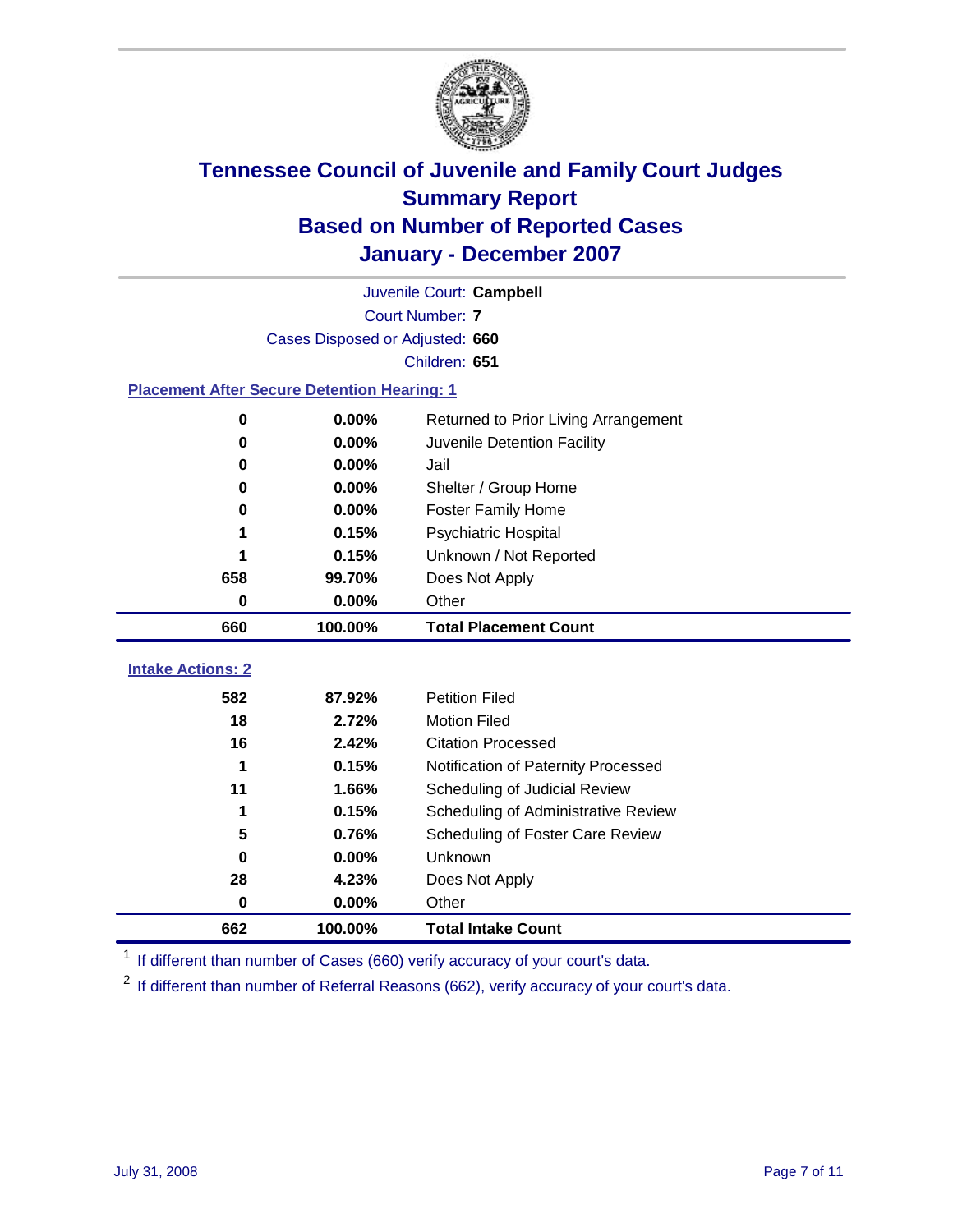

Court Number: **7** Juvenile Court: **Campbell** Cases Disposed or Adjusted: **660** Children: **651**

### **Last Grade Completed by Child: 1**

| 112             | 17.20%  | Too Young for School     |
|-----------------|---------|--------------------------|
| 6               | 0.92%   | Preschool                |
| $\mathbf 2$     | 0.31%   | Kindergarten             |
| 13              | 2.00%   | 1st Grade                |
| 20              | 3.07%   | 2nd Grade                |
| 13              | 2.00%   | 3rd Grade                |
| 11              | 1.69%   | 4th Grade                |
| $6\phantom{1}6$ | 0.92%   | 5th Grade                |
| 13              | 2.00%   | 6th Grade                |
| 34              | 5.22%   | 7th Grade                |
| 63              | 9.68%   | 8th Grade                |
| 64              | 9.83%   | 9th Grade                |
| 111             | 17.05%  | 10th Grade               |
| 47              | 7.22%   | 11th Grade               |
| 6               | 0.92%   | 12th Grade               |
| 0               | 0.00%   | Non-Graded Special Ed    |
| 11              | 1.69%   | <b>GED</b>               |
| 3               | 0.46%   | Graduated                |
| $\bf{0}$        | 0.00%   | Never Attended School    |
| 115             | 17.67%  | Unknown                  |
| 1               | 0.15%   | Other                    |
| 651             | 100.00% | <b>Total Child Count</b> |

### **Enrolled in Special Education: 1**

<sup>1</sup> One child could be counted in multiple categories, verify accuracy of your court's data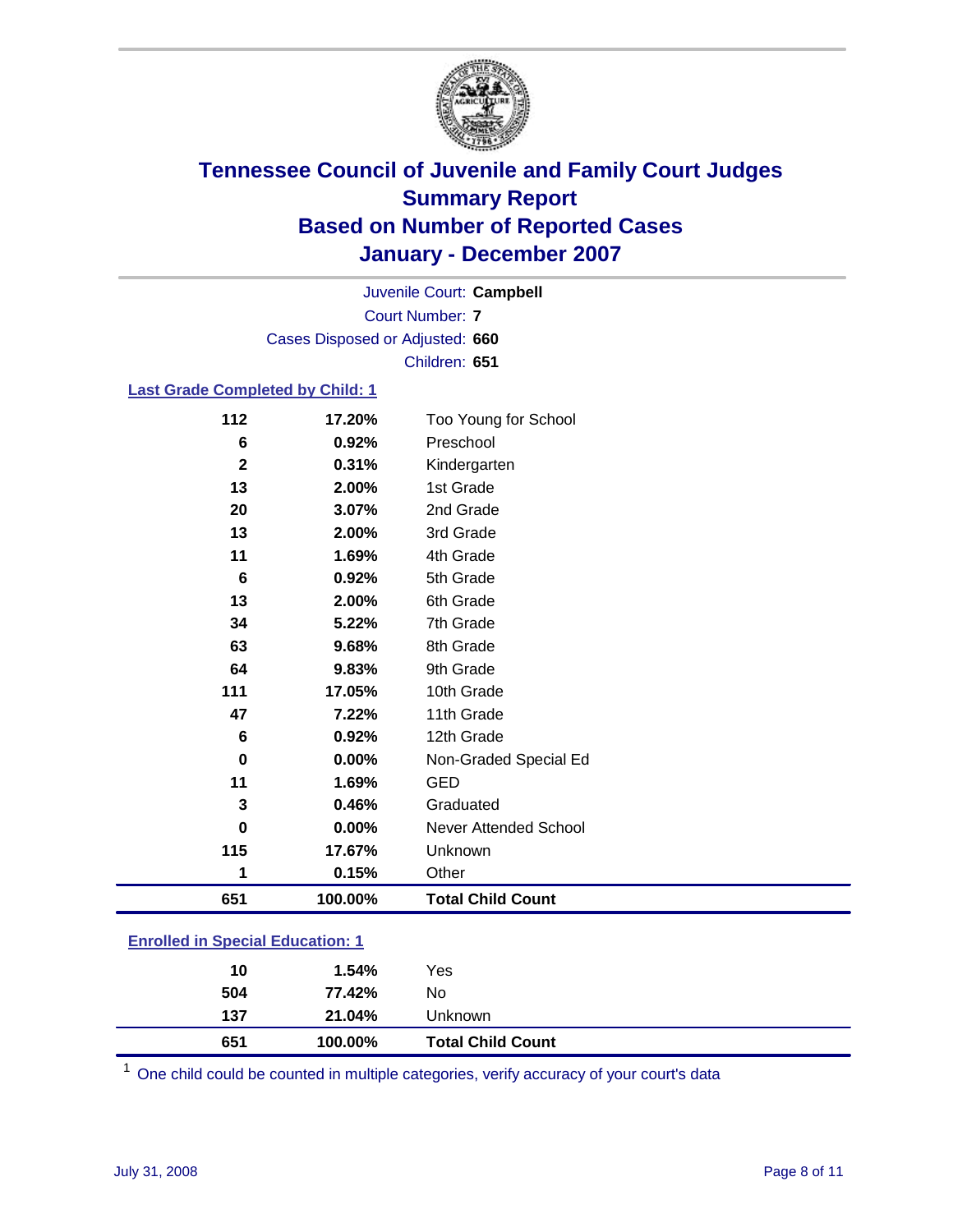

| Juvenile Court: Campbell |                                 |                           |  |  |  |
|--------------------------|---------------------------------|---------------------------|--|--|--|
|                          | Court Number: 7                 |                           |  |  |  |
|                          | Cases Disposed or Adjusted: 660 |                           |  |  |  |
|                          | Children: 651                   |                           |  |  |  |
|                          | <b>Action Executed By: 1</b>    |                           |  |  |  |
| 490                      | 74.02%                          | Judge                     |  |  |  |
| 104                      | 15.71%                          | Referee                   |  |  |  |
| 68                       | 10.27%                          | <b>YSO</b>                |  |  |  |
| 0                        | $0.00\%$                        | Other                     |  |  |  |
| $\bf{0}$                 | 0.00%                           | Unknown / Not Reported    |  |  |  |
| 662                      | 100.00%                         | <b>Total Action Count</b> |  |  |  |

### **Formal / Informal Actions: 1**

| 70  | 10.57%   | Dismissed                                        |
|-----|----------|--------------------------------------------------|
| 0   | $0.00\%$ | Retired / Nolle Prosequi                         |
| 69  | 10.42%   | <b>Complaint Substantiated Delinguent</b>        |
| 92  | 13.90%   | <b>Complaint Substantiated Status Offender</b>   |
| 117 | 17.67%   | <b>Complaint Substantiated Dependent/Neglect</b> |
|     | 0.15%    | <b>Complaint Substantiated Abused</b>            |
| 0   | $0.00\%$ | <b>Complaint Substantiated Mentally III</b>      |
| 68  | 10.27%   | Informal Adjustment                              |
| 0   | 0.00%    | <b>Pretrial Diversion</b>                        |
| 0   | $0.00\%$ | <b>Transfer to Adult Court Hearing</b>           |
| 0   | $0.00\%$ | Charges Cleared by Transfer to Adult Court       |
| 64  | 9.67%    | Special Proceeding                               |
| 107 | 16.16%   | <b>Review Concluded</b>                          |
| 64  | 9.67%    | Case Held Open                                   |
| 10  | 1.51%    | Other                                            |
| 0   | $0.00\%$ | Unknown / Not Reported                           |
| 662 | 100.00%  | <b>Total Action Count</b>                        |

<sup>1</sup> If different than number of Referral Reasons (662), verify accuracy of your court's data.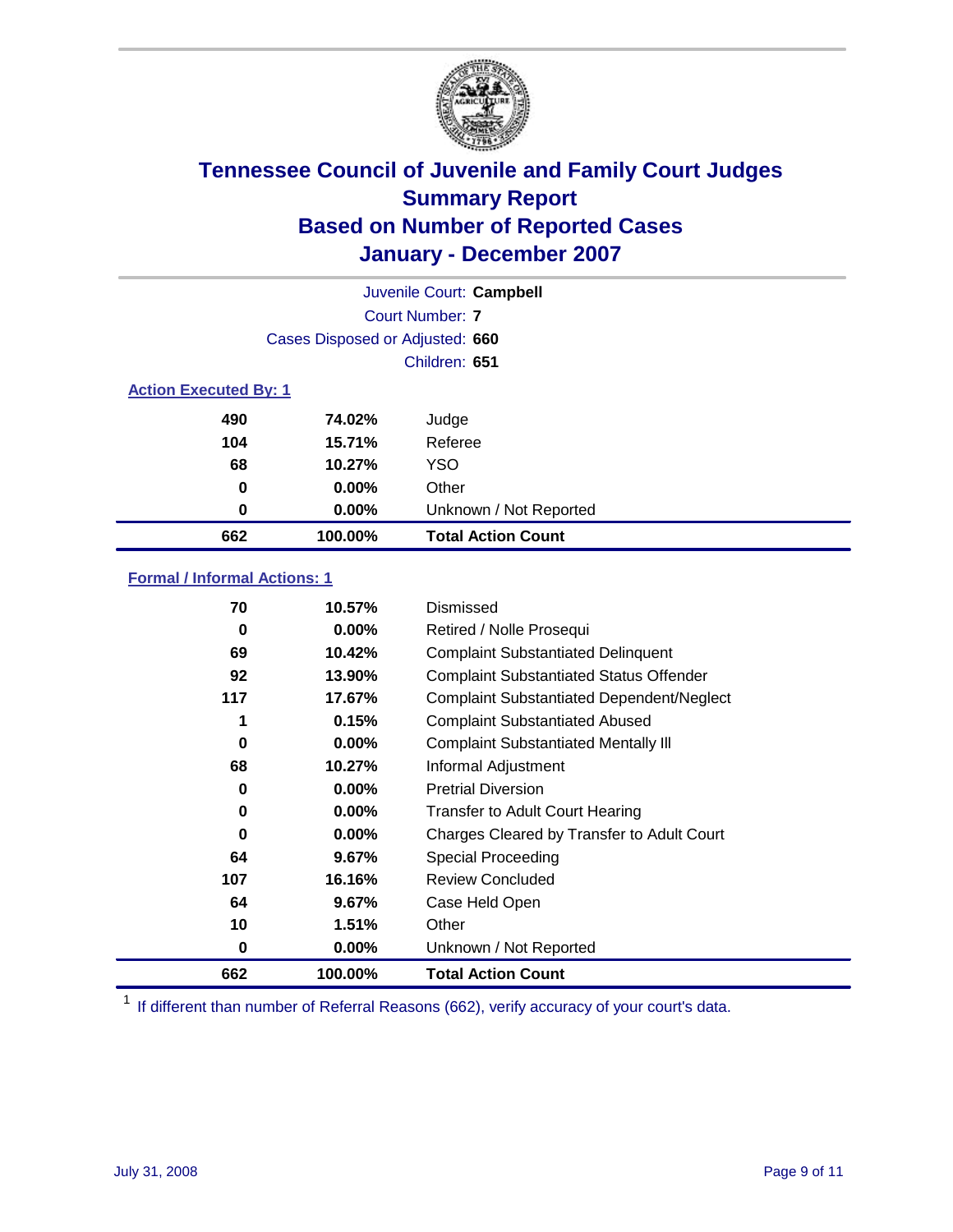

|                       |                                                       | Juvenile Court: Campbell                             |
|-----------------------|-------------------------------------------------------|------------------------------------------------------|
|                       |                                                       | <b>Court Number: 7</b>                               |
|                       | Cases Disposed or Adjusted: 660                       |                                                      |
|                       |                                                       | Children: 651                                        |
| <b>Case Outcomes:</b> | There can be multiple outcomes for one child or case. |                                                      |
| 71                    | 10.69%                                                | Case Dismissed                                       |
| 1                     | 0.15%                                                 | Case Retired or Nolle Prosequi                       |
| 15                    | 2.26%                                                 | Warned / Counseled                                   |
| 45                    | 6.78%                                                 | <b>Held Open For Review</b>                          |
| 26                    | 3.92%                                                 | Supervision / Probation to Juvenile Court            |
| 2                     | 0.30%                                                 | <b>Probation to Parents</b>                          |
| 57                    | 8.58%                                                 | Referral to Another Entity for Supervision / Service |
| 5                     | 0.75%                                                 | Referred for Mental Health Counseling                |
| 7                     | 1.05%                                                 | Referred for Alcohol and Drug Counseling             |
| 0                     | 0.00%                                                 | <b>Referred to Alternative School</b>                |
| 0                     | 0.00%                                                 | Referred to Private Child Agency                     |
| 4                     | 0.60%                                                 | Referred to Defensive Driving School                 |
| 0                     | 0.00%                                                 | Referred to Alcohol Safety School                    |
| 0                     | 0.00%                                                 | Referred to Juvenile Court Education-Based Program   |
| 0                     | 0.00%                                                 | Driver's License Held Informally                     |
| 0                     | 0.00%                                                 | <b>Voluntary Placement with DMHMR</b>                |
| 0                     | 0.00%                                                 | <b>Private Mental Health Placement</b>               |
| 0                     | 0.00%                                                 | <b>Private MR Placement</b>                          |
| 0                     | 0.00%                                                 | Placement with City/County Agency/Facility           |
| 1                     | 0.15%                                                 | Placement with Relative / Other Individual           |
| 61                    | 9.19%                                                 | Fine                                                 |
| 18                    | 2.71%                                                 | <b>Public Service</b>                                |
| 18                    | 2.71%                                                 | Restitution                                          |
| 0                     | 0.00%                                                 | <b>Runaway Returned</b>                              |
| 10                    | 1.51%                                                 | No Contact Order                                     |
| 1                     | 0.15%                                                 | Injunction Other than No Contact Order               |
| 0                     | 0.00%                                                 | <b>House Arrest</b>                                  |
| 0                     | 0.00%                                                 | <b>Court Defined Curfew</b>                          |
| 0                     | 0.00%                                                 | Dismissed from Informal Adjustment                   |
| 0                     | 0.00%                                                 | <b>Dismissed from Pretrial Diversion</b>             |
| 0                     | 0.00%                                                 | <b>Released from Probation</b>                       |
| 0                     | 0.00%                                                 | <b>Transferred to Adult Court</b>                    |
| 0                     | 0.00%                                                 | <b>DMHMR Involuntary Commitment</b>                  |